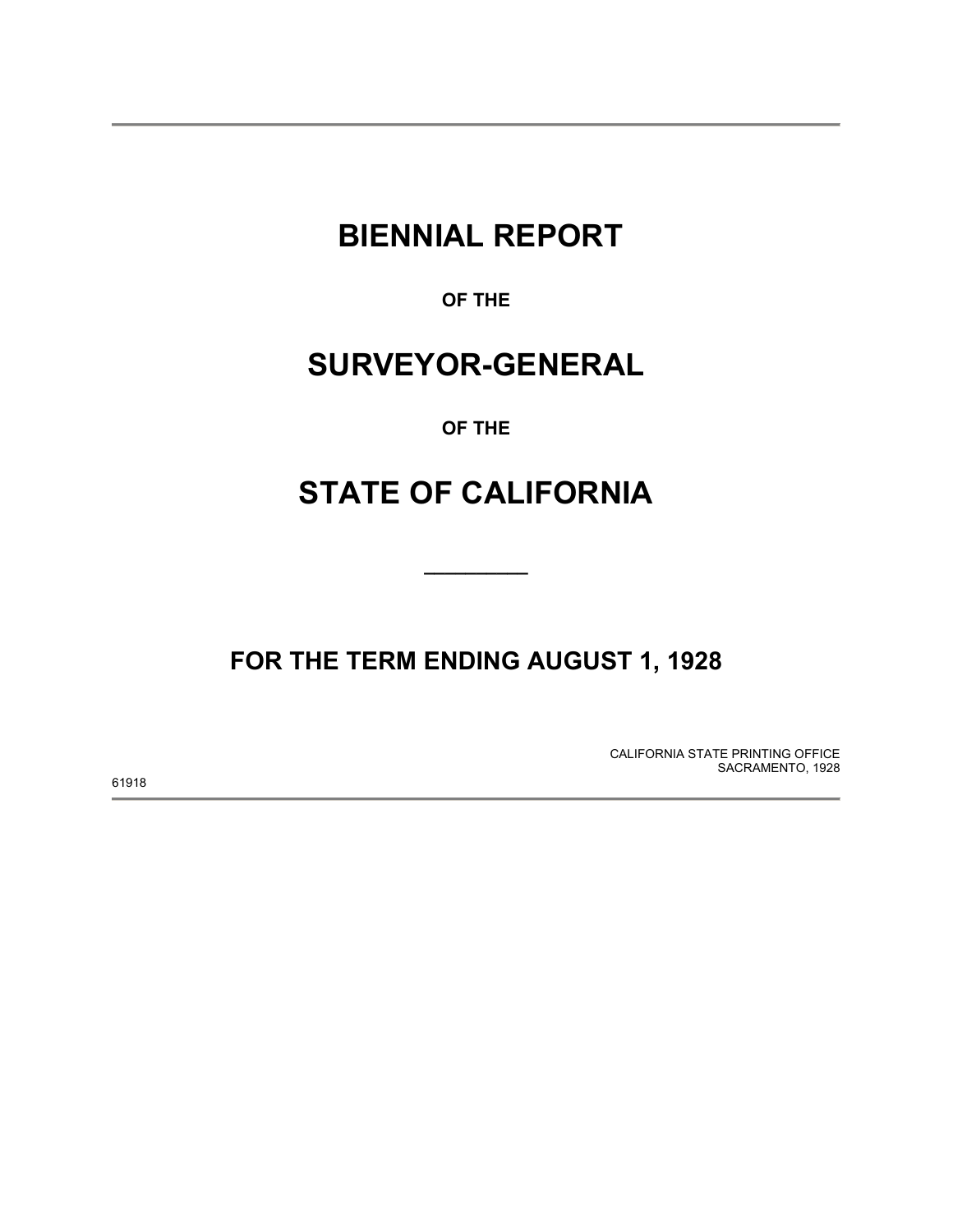# BIENNIAL REPORT OF THE SURVEYOR GENERAL.

 $\frac{1}{2}$ 

STATE OF CALIFORNIA, OFFICE OF THE SURVEYOR GENERAL, SACRAMENTO, September 7, 1928.

*To His Excellency,* C. C. YOUNG, *Governor of the State of California.*

SIR:

 I have the honor to herewith submit a report covering the work of this office for the term ending August 1, 1928.

# **DURING THE PAST BIENNIUM**

 Fees and royalties amounting to \$12,989 were collected by the Surveyor General and Register of the State Land Office, as provided by sections 501 and 3574 of the Political Code and chapter 303, Statutes of California, 1921, and paid into the state treasury and placed to the credit of the general fund.

 15,713 acres of state school lands were leased for a rental of \$3,267 under the provisions of chapter 493, Statutes of California, 1917.

 34,712 acres of lieu school lands were sold through the sale of scrip purchased under the provisions of section 3408*d* of the Political Code for the sum of \$225,628, an average of \$6.50 per acre.

 Public auction sales of school lands were held under the provisions of chapter 207, Statutes of California, 1919, in the counties of Lake, Los Angeles, Mendocino, Napa, Riverside, and San Bernardino, 12,549 acres being sold for \$33,096, an average of \$2.64 per acre.

421 applications to purchase 48,182 acres of state lands were filed.

 1152 reports of county treasurers, made under the provisions of section 3422 of the Political Code, showing the receipt of \$120,763.75 paid for state lands, were received and entered on the records of this office, as provided in section 3423 of the Political Code.

 7968 acres of lake lands were leased for a rental of \$27,684 under the provisions of chapter 612, Statutes of California, 1911.

 12 lists and patents conveying 25,620 acres of land from the United States to the state were recorded in this office, as provided in section 3406 of the Political Code.

 444 certificates of purchase for 49,995 acres of state lands were issued under the provisions of section 3514 of the Political Code.

 468 patents for 69,700 acres of state lands were issued under the provisions of section 3519 of the Political Code.

 162 land surveyors' licenses were issued under the provisions of chapter 247, Statutes of California, 1907.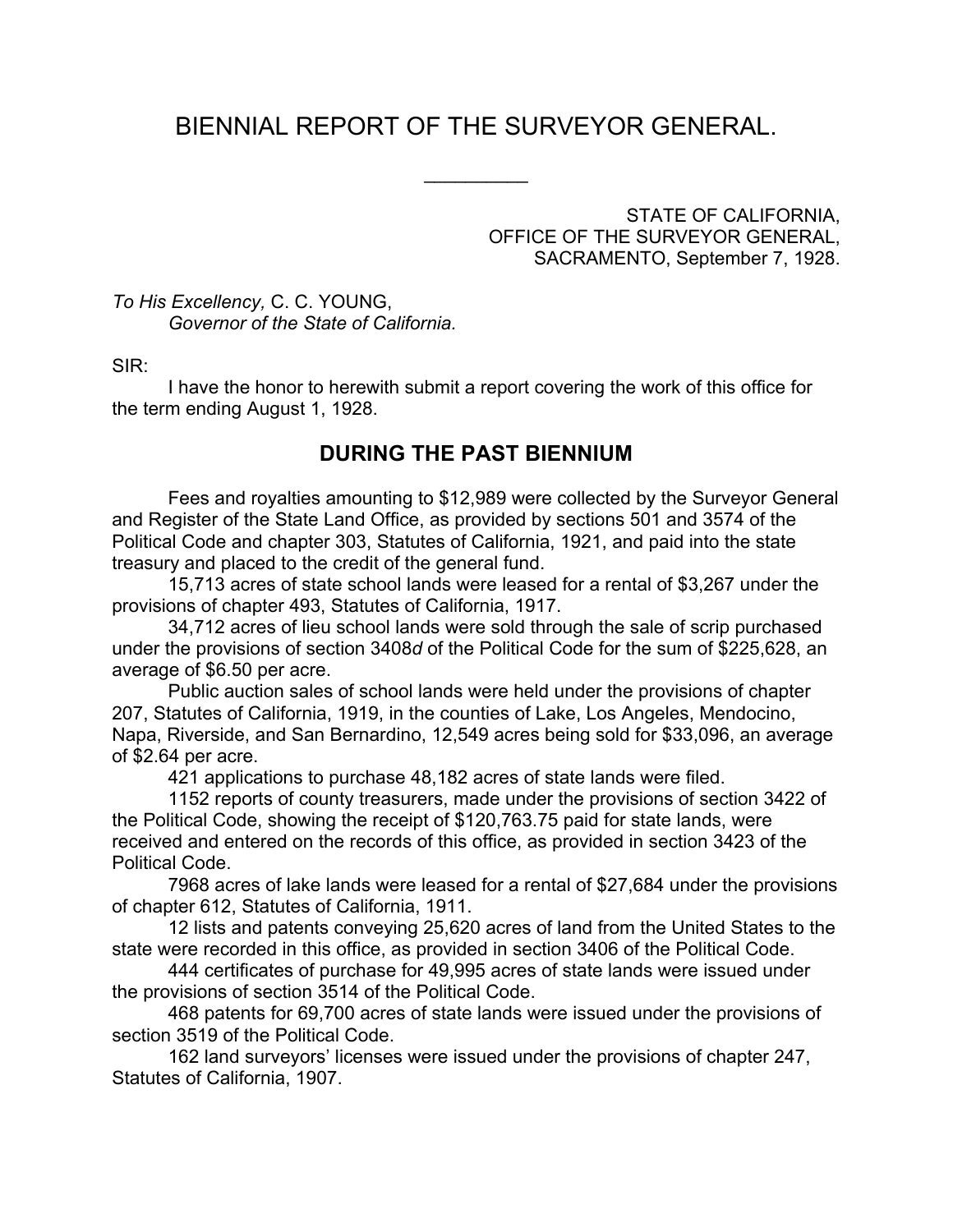County registrars of land titles in seventeen counties in the state operating under "An act to amend an act entitled 'An act for the certification of land titles and the simplification of transfer of real estate,' approved March 17, 1897," Statutes of California, 1915, page 1932, reported to this office the number of registrations and of certificates of title issued, which reports were embodied in reports made by this office under the provisions of chapter 800, Statutes of California, 1917.

 17 duplicate certificates of purchase were issued under the provisions of section 3518 of the Political Code.

 51 certificates of status of state lands, 108 certified copies of records and 42 certified copies of records of patents were issued.

 276 indemnity state selections were made under the provisions of section 3398 of the Political Code.

 119 certified lists of lands sold by the state were issued under the provisions of section 3659 of the Political Code

 Surveys, maps and tablings made under the provisions of chapter 612, Statutes of California, 1911, amounting to 5 in number, were checked.

 1 survey with map and tabling made under the provisions of chapter 490, Statutes of California, 1915, was checked.

 The field notes of the surveys of the areas covered by 104 applications to prospect for oil and gas upon tidelands, under the provisions of chapter 303, Statutes of California, 1921, were checked and platted.

10,000 letters have been written during the two years.

 24 lists of persons licensed as land surveyors were transmitted to each of the 58 county recorders in the state as provided by section 4 of chapter 247, Statutes of California, 1907, a total of 1392 lists being transmitted.

Tabulated statements follow:

# **GENERAL OFFICE BUSINESS**

 Amount of fees and royalties collected by Surveyor General and Register of the State Land Office from August 1, 1926, to August 1, 1928, and paid into the state treasury; to the credit of the general fund, or to the Secretary of State:

|          | Month | Paid into state treasury | Paid to Secretary of State |
|----------|-------|--------------------------|----------------------------|
| 1926 -   |       | \$578 62                 | \$38 00                    |
|          |       | 358 49                   | 60 00                      |
|          |       | 378 35                   | 23 00                      |
|          |       | 359 13                   | 12 00                      |
|          |       | 1.16543                  | 26 00                      |
| $1927 -$ |       | 888 27                   | 26 00                      |
|          |       | 393 66                   | 29 00                      |
|          |       | 560 21                   | 34.00                      |
|          |       | 388 09                   | 20 00                      |
|          |       | 408.69                   | 27 00                      |
|          |       | 61593                    | 14 00                      |
|          |       | 323 26                   | 18 00                      |
|          |       | 1.039 24                 | 37.00                      |
|          |       | 472 34                   | 24 00                      |
|          |       | 350 56                   | 32 00                      |
|          |       | 269 54                   | 19 00                      |
|          |       | 680 97                   | 26 00                      |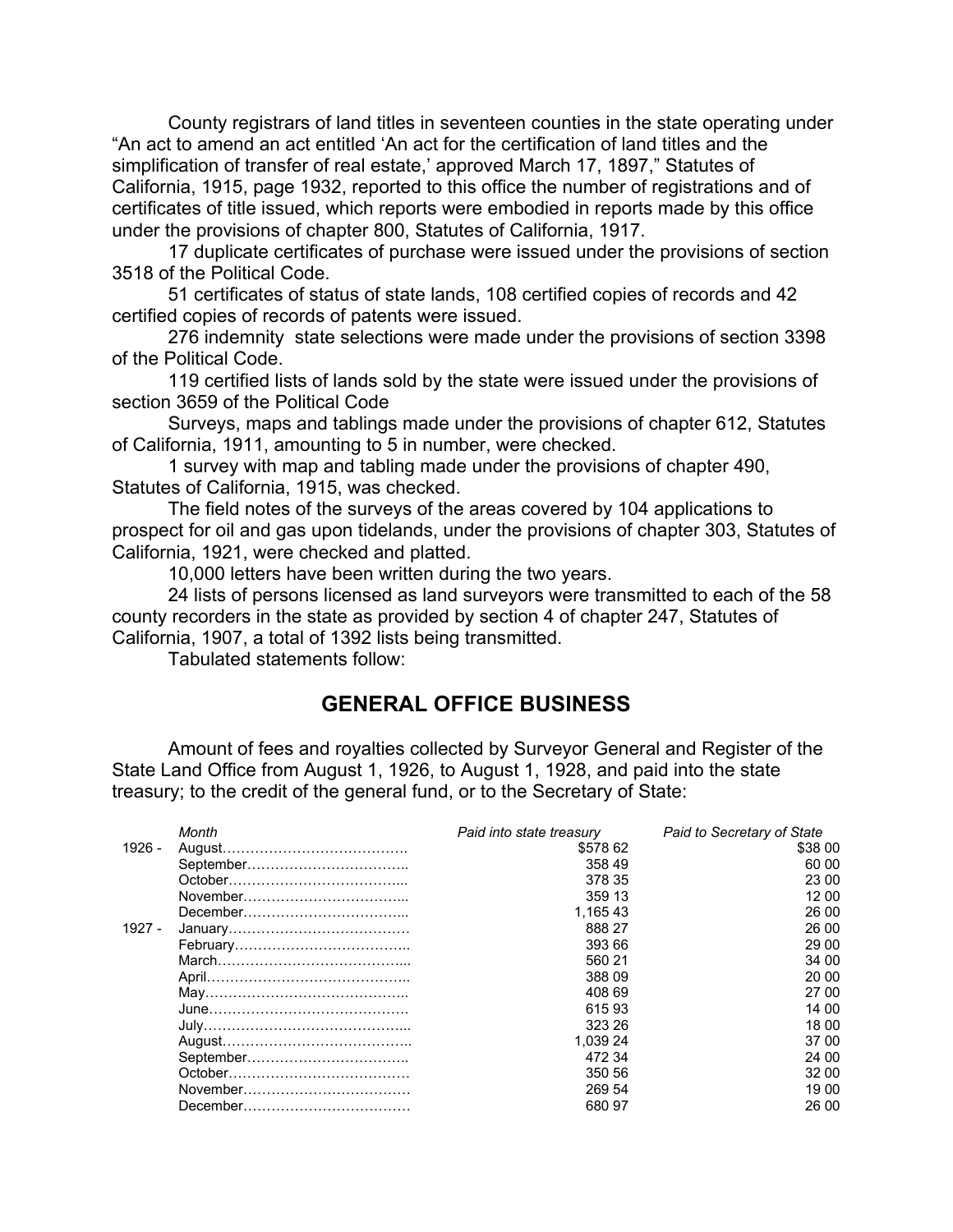| 1928 - |                | 1,032 67    | 33 00  |
|--------|----------------|-------------|--------|
|        |                | 35377       | 23 00  |
|        |                | 314 29      | 25 00  |
|        |                | 368 12      | 21 00  |
|        |                | 329 20      | 16 00  |
|        |                | 376 20      | 30 00  |
|        |                | 316 63      | 54 00  |
|        | . otals………………… | \$12,321 66 | 667 00 |

 Amount of annual rentals received by the Surveyor General for the lease of state lands pursuant to the provisions of chapter 493, Statutes of California, 1917, from August 1, 1926 to August 1, 1928, and paid into the state treasury for the credit of the school land fund:

| $1926 -$ | \$106 00   |
|----------|------------|
|          | 45 00      |
| $1927 -$ | 330 00     |
|          | 147 74     |
|          | 344 30     |
|          | 125 00     |
|          | 34 00      |
|          | 138 00     |
|          | 232 00     |
|          | 131 00     |
|          | 156 00     |
|          | 72 00      |
| 1928 -   | 343 13     |
|          | 175 20     |
|          | 440 30     |
|          | 179 00     |
|          | 46 00      |
|          | 98 59      |
|          | 124 00     |
|          |            |
|          | \$3,267 26 |

#### STATE SCRIP

 Amount of money received by the Surveyor General from the sale of scrip under the provisions of section 3408*d* of the Political Code, from August 1, 1926, to August 1, 1928, and paid into the state treasury to the credit of the school land fund:

| $1926 -$ | \$3.245.46 |
|----------|------------|
|          | 2.071.16   |
|          | 17.515 22  |
|          | 8.588 58   |
|          | 24.285 04  |
| $1927 -$ | 10.936 51  |
|          | 4.898 08   |
|          | 3.656 58   |
|          | 10.30733   |
|          | 16.622 52  |
|          | 7.346 90   |
|          | 21.544 47  |
|          | 12.470 80  |
|          | 7.67988    |
|          | 4.619 62   |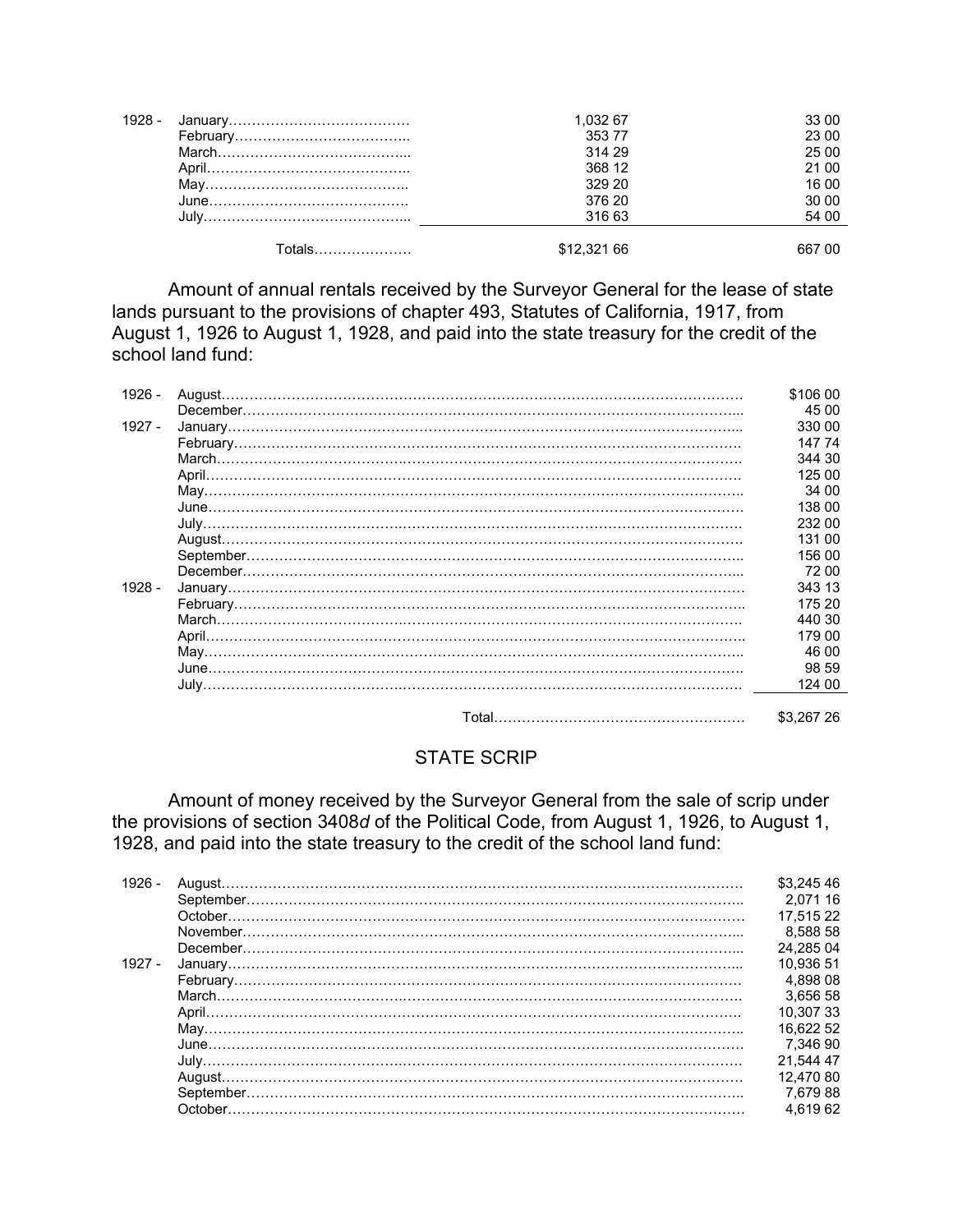|  | 11.106.55 |
|--|-----------|
|  | 7.631 20  |
|  | 2 338 57  |
|  | 13 311 68 |
|  |           |
|  |           |
|  |           |
|  |           |

Total……………………………………………… \$225,627 73

 Amount of money received by the Surveyor General under the provisions of chapter 303, Statutes of California, 1921, for application fees for permits, permit fees, and royalties, and paid to into the state treasury to the credit of the school fund:

| 615 OO  |
|---------|
| 429 N   |
| 1 544 A |
|         |

#### Total……………………………………………… \$4,988 42

# FINANCIAL RECAPITULATION

| Amount of fees and royalties collected by Surveyor General and Register of the State Land Office<br>Amount of fees collected by the Register of the State Land Office for Secretary of State<br>Amount of annual rentals received by Surveyor General for the lease of state land under chapter | \$12,321 66<br>667 00 |
|-------------------------------------------------------------------------------------------------------------------------------------------------------------------------------------------------------------------------------------------------------------------------------------------------|-----------------------|
|                                                                                                                                                                                                                                                                                                 | 3.267 26              |
| Amount of money received by Surveyor General from the sale of scrip under section 3408d of the                                                                                                                                                                                                  |                       |
|                                                                                                                                                                                                                                                                                                 | 225.627 73            |
| Amount of money received by the Surveyor General under the provisions of chapter 303, Statutes                                                                                                                                                                                                  |                       |
| of California, 1921, for application fees for permits, permit fees, and royalties                                                                                                                                                                                                               | 4.988 42              |
|                                                                                                                                                                                                                                                                                                 |                       |
|                                                                                                                                                                                                                                                                                                 | \$246.872 07          |

### PUBLIC AUCTION SALES OF SCHOOL LANDS

 State school lands were sold at public auction under the provisions of chapter 207, Statutes of California, 1919, between August 1, 1926, and August 1, 1928, as follows:

| County | Date            | Acres  | Amount      |
|--------|-----------------|--------|-------------|
|        | August 8, 1927  | 200    | \$400 00    |
|        | August 5, 1927  | 114    | 3.854 00    |
|        | August 16, 1927 | 480    | 960 00      |
|        | August 19, 1927 | 409    | 817.00      |
|        | August 25, 1927 | 5.162  | 14.292 00   |
|        | August 3, 1927  | 6.184  | 12.773 00   |
|        |                 |        |             |
|        |                 | 12.549 | \$33,096 00 |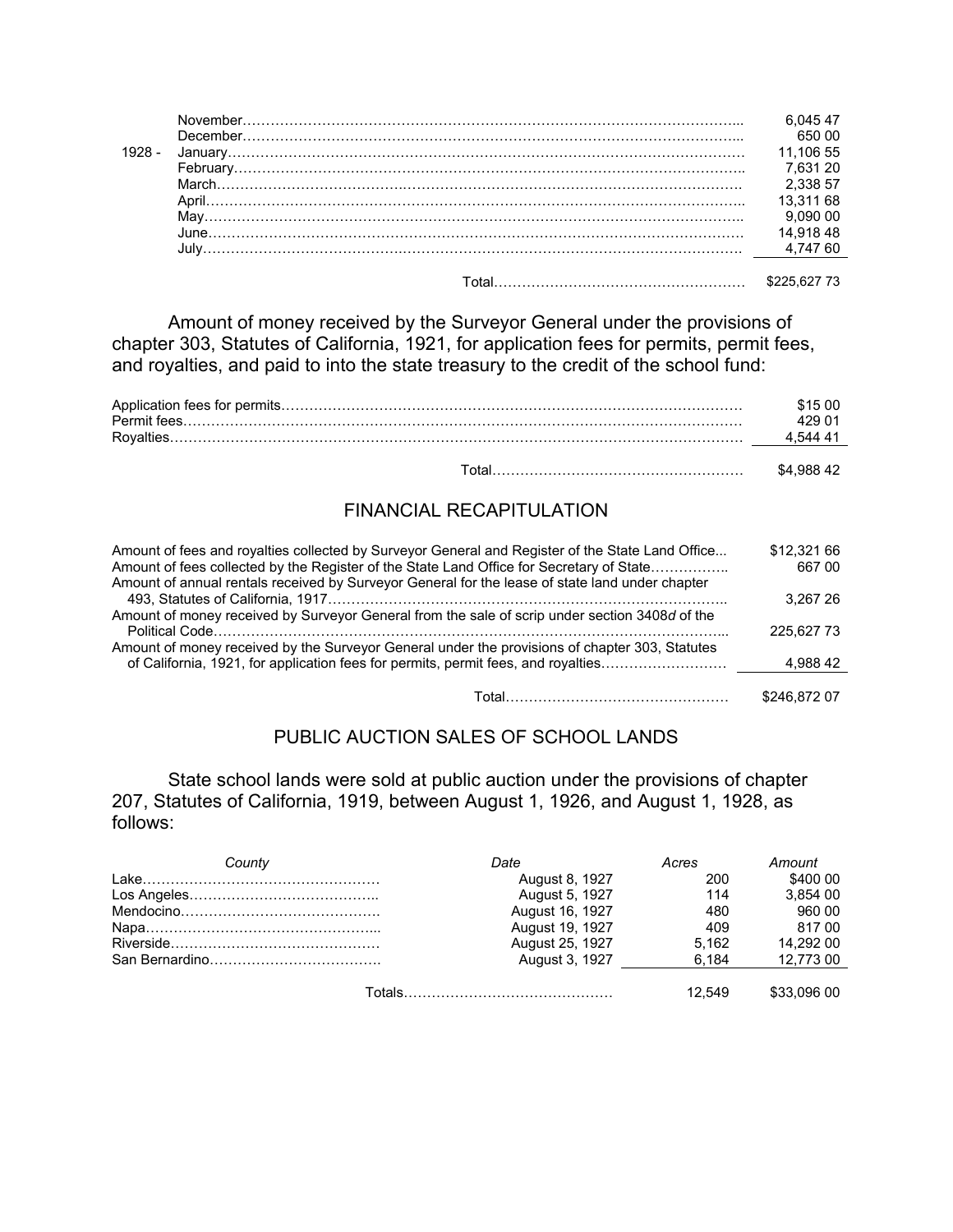# APPLICATIONS TO PURCHASE STATE LANDS

From August 1, 1926 to August 1, 1928, applications to purchase state lands were received and filed as follows:

|                                             | Number of    |           |
|---------------------------------------------|--------------|-----------|
| School lands and swamp and overflowed lands | applications | Acres     |
|                                             | 279          | 25.656.99 |
|                                             | 121          | 20.813.87 |
|                                             | 10           | 904.90    |
|                                             | 6            | 720.00    |
|                                             | 5            | 86.40     |
| Totals……………………………………………                     | 421          | 48.182.16 |

#### STATE LAND PAYMENTS

 Amounts of principal, interest and penalties received for the state by the county treasurers, on account of sales of school lands, from August 1, 1926, to August 1, 1928.

| County         | Principal | <b>Interest</b> | Total      | <b>Penalties</b> |
|----------------|-----------|-----------------|------------|------------------|
| Alameda        |           |                 |            |                  |
| Alpine         | \$800 00  | \$429 62        | \$1,229 62 |                  |
| Amador         |           | 540             | 540        |                  |
| Butte          |           | 16270           | 16270      |                  |
| Calaveras      | 120 00    | 183 60          | 303 60     |                  |
| Colusa         |           |                 |            |                  |
| Contra Costa   |           |                 |            |                  |
| Del Norte      |           | 162 00          | 162 00     | \$3 24           |
| El Dorado      | 40 80     | 31141           | 352 21     | 46               |
| Fresno         |           | 992 58          | 992 58     | 49 66            |
| Glenn          |           | 950             | 950        | 95               |
| Humboldt       | 784 80    | 4980            | 834 60     |                  |
| Imperial       | 3,244 00  | 6,194 47        | 9,438 47   | 57186            |
| Inyo           | 243 00    | 823 25          | 1,066 25   | 84 96            |
| Kern           | 6,290 32  | 5,603 26        | 11,893 58  | 19180            |
| Kings          | 146 76    | 578 33          | 725 09     | 802              |
| Lake           | 40 00     | 282 43          | 322 43     | 1674             |
| Lassen         | 144 00    | 9,560 54        | 9,704 54   | 55 04            |
| Los Angeles    | 925 43    | 2,141 10        | 3,066 53   | 69 32            |
| Madera         |           | 363 36          | 363 36     |                  |
| Marin          |           |                 |            |                  |
| Mariposa       |           | 203 28          | 203 28     |                  |
| Mendocino      | 2,000 12  | 1,053 14        | 3,053 26   | 16 29            |
| Merced         |           | 100 80          | 100 80     |                  |
| Modoc          | 640 00    | 647 16          | 1,287 16   | 5 18             |
| Mono           | 5,15875   | 1,337 22        | 6,495 97   | 4476             |
| Monterey       | 3,432 61  | 1,832 94        | 5,265 55   | 89 52            |
| Napa           | 296 88    | 72 20           | 369 08     | 44               |
| Nevada         |           | 58 80           | 58 80      | 280              |
| Orange         |           |                 |            |                  |
| Placer         |           | 1786            | 1786       | 362              |
| Plumas         | 320 00    | 44 80           | 364 80     |                  |
| Riverside      | 8,382 35  | 5,916 32        | 14,298 67  | 341 62           |
| Sacramento     |           |                 |            |                  |
| San Benito     | 598 02    | 790 63          | 1,388 65   | 30 48            |
| San Bernardino | 13,801 59 | 13,86792        | 27,669 51  | 553 60           |
| San Diego      | 2,224 80  | 3,960 55        | 6,185 35   | 302 40           |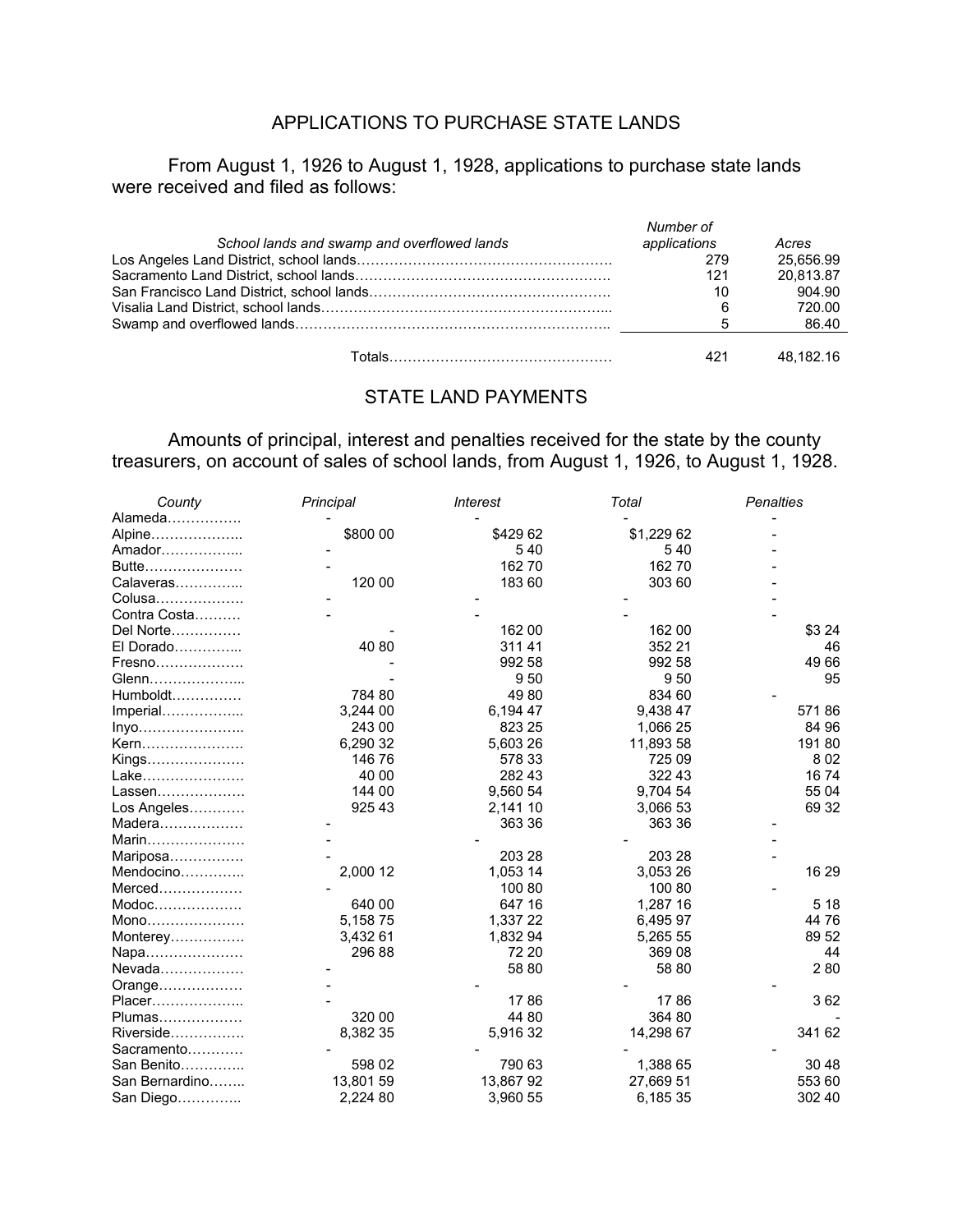| Totals          | \$54,12747 | \$63,955 98 | \$118,08345 | \$2,680 30 |
|-----------------|------------|-------------|-------------|------------|
| Yuba…………………     | 166 40     | 307 18      | 473 58      | 1 0 0      |
| Yolo            | 278 44     | 83 96       | 362 40      | 24 34      |
| Ventura         |            | 59 00       | 59 00       | 548        |
| Tuolumne        |            | 58 40       | 58 40       | 2 3 8      |
| Tulare          | 202 85     | 430 44      | 633 29      | 1 24       |
| Trinity         | 528 00     | 74 02       | 602 02      | 5 2 8      |
| Tehama          | 1,728 00   | 650 84      | 2,378 84    | 25 92      |
| Sutter          |            |             |             |            |
| Stanislaus      |            | 134 40      | 134 40      |            |
| Sonoma          |            | 17741       | 17741       | 342        |
| Solano          |            |             |             |            |
| Siskiyou        | 669 55     | 694 82      | 1,364 37    | 692        |
| Sierra          |            |             |             |            |
| Shasta          | 280 00     | 78272       | 1,062 72    | 35 19      |
| Santa Cruz      |            |             |             |            |
| Santa Clara     |            | 109 14      | 109 14      | 86         |
| Santa Barbara   |            |             |             |            |
| San Mateo       |            |             |             |            |
| San Luis Obispo | 640 00     | 2,636 68    | 3,276 68    | 125 51     |
| San Joaquin     |            |             |             |            |
| San Francisco   |            |             |             |            |

 Amount of annual rentals received for the leasing of state lands pursuant to the provisions of chapter 612, Statutes of California, 1911, from August 1, 1926, to August 1, 1928, and paid into the state treasury to the credit of the school land fund by the lessees was \$27,684.16.

 Amount of annual rentals received for the leasing of state lands pursuant to the provisions of chapter 829, Statutes of California, 1921, from August 1, 1926, to August 1, 1928, and paid into the state treasury to the credit of the general fund by the lessees was \$946.

 Amount of annual rentals received for the leasing of state lands pursuant to the provisions of chapter 330, Statutes of California, 1923, from August 1, 1926, to August 1, 1928, and paid into the state treasury to the credit of the general fund was \$40.

 Amount of annual rentals received for the leasing of state lands pursuant to the provisions of chapter 121, Statutes of California, 1925, from August 1, 1926, to August 1, 1928, and paid into the state treasury to the credit of the school land fund was \$938.75.

### LEASING OF STATE LANDS

 The number of acres of state lands which were leased from the State of California from August 1, 1926, to August 1, 1928, are as follows:

| State lands leased pursuant to the provisions of chapter 612, Statutes of California, 1911<br>State lands leased pursuant to the provisions of chapter 493, Statutes of California, 1917 | Acres<br>7.968.05<br>15.713.06 |
|------------------------------------------------------------------------------------------------------------------------------------------------------------------------------------------|--------------------------------|
|                                                                                                                                                                                          | 23.681.11                      |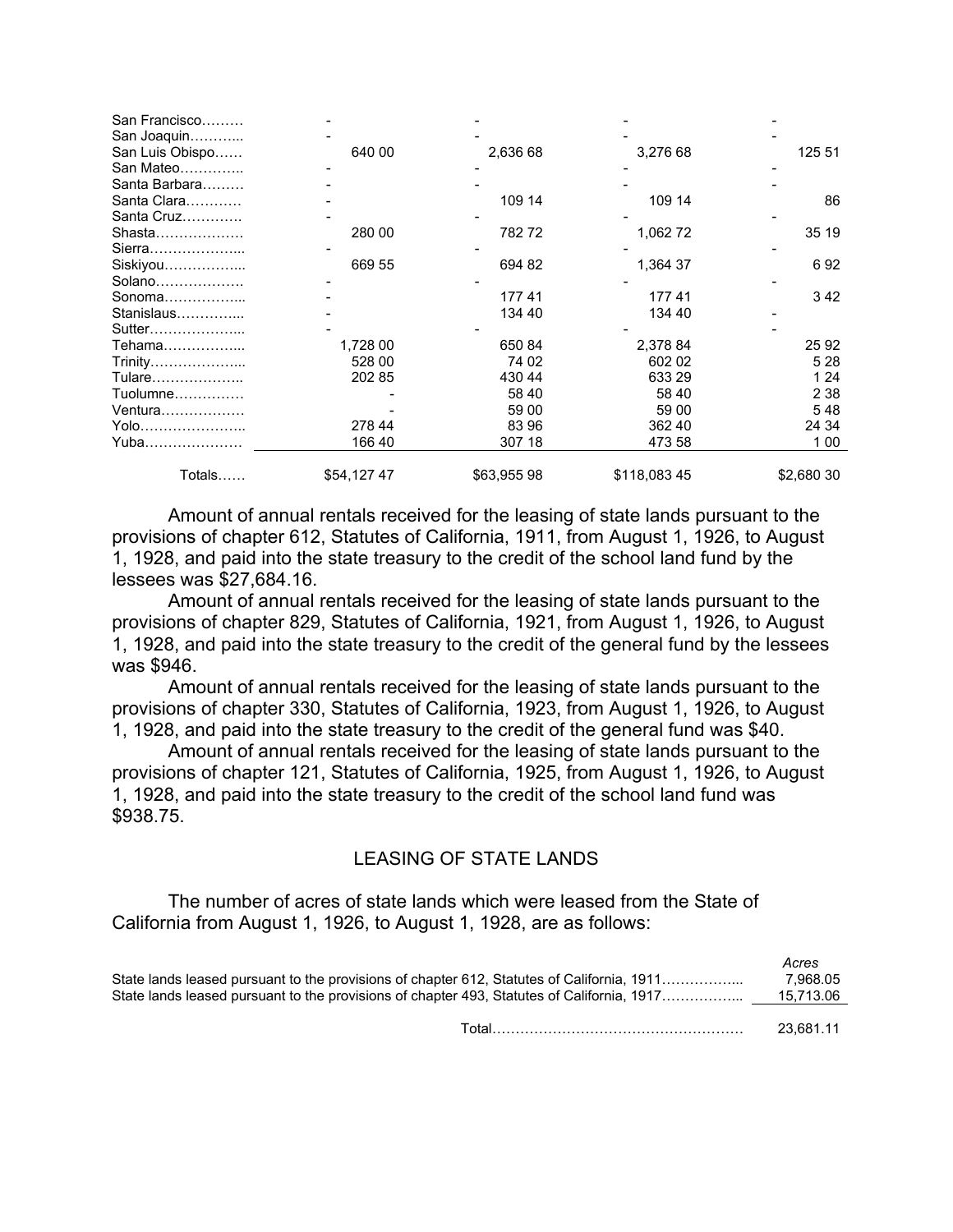## LANDS LISTED TO THE STATE

#### From August , 1926, to August 1, 1928, lands were listed to the State of California by the United States, as follows:

| Grant | Acres     |
|-------|-----------|
|       | 25.140.14 |
|       | 480.00    |
|       |           |

Total……………………………………………… 25,620.14

## CERTIFICATES OF PURCHASE ISSUED (From August 1, 1926, to August 1, 1928)

| Grant                                                           | Number of<br>certificates | Acres     |
|-----------------------------------------------------------------|---------------------------|-----------|
| Sixteenth and thirty-sixth sections and indemnity or lieu lands | 444                       | 49.203.43 |
|                                                                 |                           | 791.39    |
| ⊺∩tals                                                          | 450                       | 49.994.82 |

#### PATENTS ISSUED (From August 1, 1926, to August 1, 1928)

|         | Number of |           |
|---------|-----------|-----------|
|         | patents   | Acres     |
|         | 459       | 69.246.25 |
|         |           | 453.79    |
|         |           | 133.72    |
|         |           |           |
| `ntale: | 471       | 69.833.76 |

### LAND SURVEYORS LICENSED

 Licenses issued to land surveyors from August 1, 1926, to August 1, 1928, numbered 162.